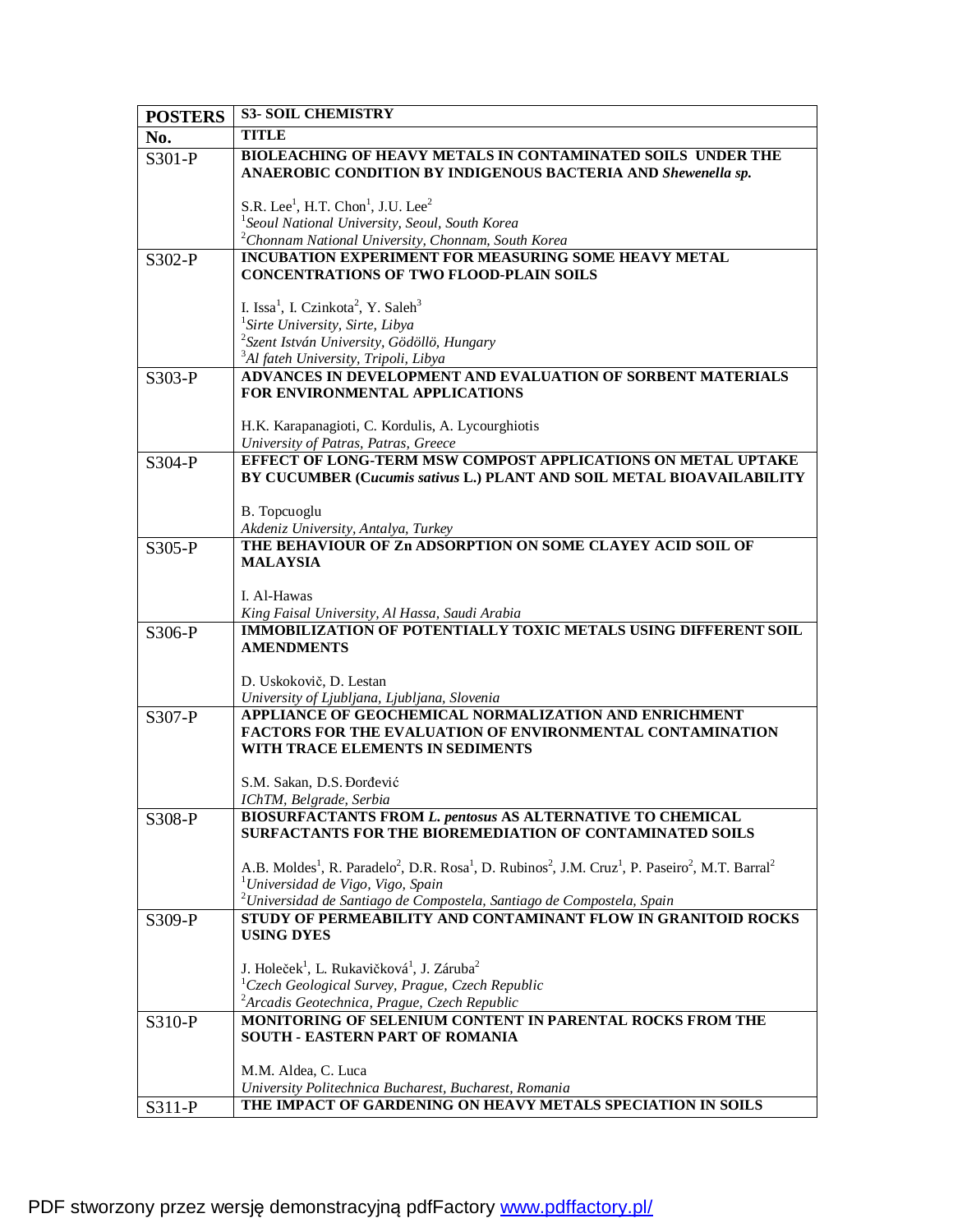| I. Popescu, R. Balint<br>University Politehnica Bucharest, Bucharest, Romania<br>UPTAKE OF NICKEL, ZINC, CADMIUM, CHROMIUM AND LEAD BY VARIOUS<br>S312-P<br><b>BACILLUS</b> sp.<br>A. Kumar <sup>1</sup> , B.S. Bisht <sup>2</sup> , V.D. Joshi <sup>3</sup><br><sup>1</sup> Himachal Institute of Life Science Paonta Sahib, Sirmour, India<br>$2$ HNBGU, Campus Badshahithaul Tehri, India<br><sup>3</sup> Govt. PG College Kotdwara Garhwal, Uttarakhand, India<br><b>CADMIUM SORPTION AS INFLUENCED BY CARBONATE FORMS OF CLAY</b><br>S313-P<br><b>FRACTION OF SOME CALCAREOUS SOILS IN AL-HASSA</b><br>I.A. Alhawas<br>King Faisal university, Hofuf, Saudi Arabia<br>HYDROGEN PEROXIDE STABILIZATION WITH CHELATING AGENTS IN SOILS<br>S314-P<br><b>FOR ISCO TECHNOLOGY</b><br>F. Vicente, A. Romero, A. Santos, J.M. Rosas<br>Universidad Complutense Madrid, Madrid, Spain<br>BCR SEQUENTIAL EXTRACTION OF SELECTED METALS FROM SOIL OF<br>$S315-P$<br>ORGANIC FARMING APPLE ORCHARD<br>M. Zeiner <sup>1</sup> , I. Juranović Cindrić <sup>2</sup> , G. Medunić <sup>2</sup> , Š. Kampić <sup>2</sup> , N. Tomašić <sup>2</sup> , G. Stingeder <sup>1</sup><br>$1$ University of Natural Resources and Life Sciences, Vienna, Austria<br><sup>2</sup> University of Zagreb, Zagreb, Croatia<br><b>BIOMASS ASHES - DISTRIBUTION OF PLANT NUTRIENTS IN THE DIFFERENT</b><br>S316-P<br><b>ASH FRACTIONS</b><br>M. Kröppl, C. Lanzerstorfer<br>University of Applied Sciences Upper Austria, Wels, Austria<br><b>GEOGENIC SOIL CONTAMINATION BY CHROMIUM AND NICKEL IN EASTERN</b><br>S317-P<br><b>SLOVAKIAN FLYSH BELT - SOME ENVIRONMENTAL IMPLICATIONS</b><br>E. Komanická, O. Ďurža, J. Čurlík, Ľ. Jurkovič<br>Comenius University Bratislava, Bratislava, Slovakia<br>DIAGENETIC PRODUCTS OF β-CAROTANE IN SEDIMENTS FROM LOPARE<br>S318-P<br><b>BASIN (BOSNIA AND HERZEGOVINA)</b><br>N. Grba, A. Šajnović, K. Stojanović, B. Jovančićević<br>University of Belgrade, Belgrade, Serbia<br>Ni AND Co IMMOBILIZATION IN AQUEOUS SOLUTION THROUGH SYNTHETIC<br>S319-P<br><b>HIDROXYAPATITE</b><br>A. Corami, V. Ferrini, S. Mignardi<br>University La Sapienza, Rome, Italy<br>THE ROLE OF GYPSUM KARST IN CONTAMINANT TRANSPORT FROM AGH<br>S320-P<br>DARREH TAILING DAM IN IRAN<br>Y.N. Ghojogh <sup>1</sup> , H.R. Nasseri <sup>2</sup><br>${}^{1}$ Golestan regional water Co., Iran<br>$2$ Shahid beheshti university, Iran<br>TOXIC METALS LEACHING FROM COLUMNS OF MINE TAILINGS AMENDED<br>S321-P<br><b>WITH COMPOST</b><br>M. Contin, F. Zoz, M. De Nobili<br>University of Udine, Udine, Italy<br>ASSESSING AND MAPPING INCREASED DROUGHT RISKS IN AGRICULTURAL<br>S322-P<br>SYSTEMS AS A RESULT OF CLIMATE CHANGE | <b>AFFECTED BY SMELTERS ACT</b> |
|-------------------------------------------------------------------------------------------------------------------------------------------------------------------------------------------------------------------------------------------------------------------------------------------------------------------------------------------------------------------------------------------------------------------------------------------------------------------------------------------------------------------------------------------------------------------------------------------------------------------------------------------------------------------------------------------------------------------------------------------------------------------------------------------------------------------------------------------------------------------------------------------------------------------------------------------------------------------------------------------------------------------------------------------------------------------------------------------------------------------------------------------------------------------------------------------------------------------------------------------------------------------------------------------------------------------------------------------------------------------------------------------------------------------------------------------------------------------------------------------------------------------------------------------------------------------------------------------------------------------------------------------------------------------------------------------------------------------------------------------------------------------------------------------------------------------------------------------------------------------------------------------------------------------------------------------------------------------------------------------------------------------------------------------------------------------------------------------------------------------------------------------------------------------------------------------------------------------------------------------------------------------------------------------------------------------------------------------------------------------------------------------------------------------------------------------------------------------------------------------------------------------------------------------------------------------------------------------------------------------------------------------------------------------------------------------------------------------------------------|---------------------------------|
|                                                                                                                                                                                                                                                                                                                                                                                                                                                                                                                                                                                                                                                                                                                                                                                                                                                                                                                                                                                                                                                                                                                                                                                                                                                                                                                                                                                                                                                                                                                                                                                                                                                                                                                                                                                                                                                                                                                                                                                                                                                                                                                                                                                                                                                                                                                                                                                                                                                                                                                                                                                                                                                                                                                                     |                                 |
|                                                                                                                                                                                                                                                                                                                                                                                                                                                                                                                                                                                                                                                                                                                                                                                                                                                                                                                                                                                                                                                                                                                                                                                                                                                                                                                                                                                                                                                                                                                                                                                                                                                                                                                                                                                                                                                                                                                                                                                                                                                                                                                                                                                                                                                                                                                                                                                                                                                                                                                                                                                                                                                                                                                                     |                                 |
|                                                                                                                                                                                                                                                                                                                                                                                                                                                                                                                                                                                                                                                                                                                                                                                                                                                                                                                                                                                                                                                                                                                                                                                                                                                                                                                                                                                                                                                                                                                                                                                                                                                                                                                                                                                                                                                                                                                                                                                                                                                                                                                                                                                                                                                                                                                                                                                                                                                                                                                                                                                                                                                                                                                                     |                                 |
|                                                                                                                                                                                                                                                                                                                                                                                                                                                                                                                                                                                                                                                                                                                                                                                                                                                                                                                                                                                                                                                                                                                                                                                                                                                                                                                                                                                                                                                                                                                                                                                                                                                                                                                                                                                                                                                                                                                                                                                                                                                                                                                                                                                                                                                                                                                                                                                                                                                                                                                                                                                                                                                                                                                                     |                                 |
|                                                                                                                                                                                                                                                                                                                                                                                                                                                                                                                                                                                                                                                                                                                                                                                                                                                                                                                                                                                                                                                                                                                                                                                                                                                                                                                                                                                                                                                                                                                                                                                                                                                                                                                                                                                                                                                                                                                                                                                                                                                                                                                                                                                                                                                                                                                                                                                                                                                                                                                                                                                                                                                                                                                                     |                                 |
|                                                                                                                                                                                                                                                                                                                                                                                                                                                                                                                                                                                                                                                                                                                                                                                                                                                                                                                                                                                                                                                                                                                                                                                                                                                                                                                                                                                                                                                                                                                                                                                                                                                                                                                                                                                                                                                                                                                                                                                                                                                                                                                                                                                                                                                                                                                                                                                                                                                                                                                                                                                                                                                                                                                                     |                                 |
|                                                                                                                                                                                                                                                                                                                                                                                                                                                                                                                                                                                                                                                                                                                                                                                                                                                                                                                                                                                                                                                                                                                                                                                                                                                                                                                                                                                                                                                                                                                                                                                                                                                                                                                                                                                                                                                                                                                                                                                                                                                                                                                                                                                                                                                                                                                                                                                                                                                                                                                                                                                                                                                                                                                                     |                                 |
|                                                                                                                                                                                                                                                                                                                                                                                                                                                                                                                                                                                                                                                                                                                                                                                                                                                                                                                                                                                                                                                                                                                                                                                                                                                                                                                                                                                                                                                                                                                                                                                                                                                                                                                                                                                                                                                                                                                                                                                                                                                                                                                                                                                                                                                                                                                                                                                                                                                                                                                                                                                                                                                                                                                                     |                                 |
|                                                                                                                                                                                                                                                                                                                                                                                                                                                                                                                                                                                                                                                                                                                                                                                                                                                                                                                                                                                                                                                                                                                                                                                                                                                                                                                                                                                                                                                                                                                                                                                                                                                                                                                                                                                                                                                                                                                                                                                                                                                                                                                                                                                                                                                                                                                                                                                                                                                                                                                                                                                                                                                                                                                                     |                                 |
|                                                                                                                                                                                                                                                                                                                                                                                                                                                                                                                                                                                                                                                                                                                                                                                                                                                                                                                                                                                                                                                                                                                                                                                                                                                                                                                                                                                                                                                                                                                                                                                                                                                                                                                                                                                                                                                                                                                                                                                                                                                                                                                                                                                                                                                                                                                                                                                                                                                                                                                                                                                                                                                                                                                                     |                                 |
|                                                                                                                                                                                                                                                                                                                                                                                                                                                                                                                                                                                                                                                                                                                                                                                                                                                                                                                                                                                                                                                                                                                                                                                                                                                                                                                                                                                                                                                                                                                                                                                                                                                                                                                                                                                                                                                                                                                                                                                                                                                                                                                                                                                                                                                                                                                                                                                                                                                                                                                                                                                                                                                                                                                                     |                                 |
|                                                                                                                                                                                                                                                                                                                                                                                                                                                                                                                                                                                                                                                                                                                                                                                                                                                                                                                                                                                                                                                                                                                                                                                                                                                                                                                                                                                                                                                                                                                                                                                                                                                                                                                                                                                                                                                                                                                                                                                                                                                                                                                                                                                                                                                                                                                                                                                                                                                                                                                                                                                                                                                                                                                                     |                                 |
|                                                                                                                                                                                                                                                                                                                                                                                                                                                                                                                                                                                                                                                                                                                                                                                                                                                                                                                                                                                                                                                                                                                                                                                                                                                                                                                                                                                                                                                                                                                                                                                                                                                                                                                                                                                                                                                                                                                                                                                                                                                                                                                                                                                                                                                                                                                                                                                                                                                                                                                                                                                                                                                                                                                                     |                                 |
|                                                                                                                                                                                                                                                                                                                                                                                                                                                                                                                                                                                                                                                                                                                                                                                                                                                                                                                                                                                                                                                                                                                                                                                                                                                                                                                                                                                                                                                                                                                                                                                                                                                                                                                                                                                                                                                                                                                                                                                                                                                                                                                                                                                                                                                                                                                                                                                                                                                                                                                                                                                                                                                                                                                                     |                                 |
|                                                                                                                                                                                                                                                                                                                                                                                                                                                                                                                                                                                                                                                                                                                                                                                                                                                                                                                                                                                                                                                                                                                                                                                                                                                                                                                                                                                                                                                                                                                                                                                                                                                                                                                                                                                                                                                                                                                                                                                                                                                                                                                                                                                                                                                                                                                                                                                                                                                                                                                                                                                                                                                                                                                                     |                                 |
|                                                                                                                                                                                                                                                                                                                                                                                                                                                                                                                                                                                                                                                                                                                                                                                                                                                                                                                                                                                                                                                                                                                                                                                                                                                                                                                                                                                                                                                                                                                                                                                                                                                                                                                                                                                                                                                                                                                                                                                                                                                                                                                                                                                                                                                                                                                                                                                                                                                                                                                                                                                                                                                                                                                                     |                                 |
|                                                                                                                                                                                                                                                                                                                                                                                                                                                                                                                                                                                                                                                                                                                                                                                                                                                                                                                                                                                                                                                                                                                                                                                                                                                                                                                                                                                                                                                                                                                                                                                                                                                                                                                                                                                                                                                                                                                                                                                                                                                                                                                                                                                                                                                                                                                                                                                                                                                                                                                                                                                                                                                                                                                                     |                                 |
|                                                                                                                                                                                                                                                                                                                                                                                                                                                                                                                                                                                                                                                                                                                                                                                                                                                                                                                                                                                                                                                                                                                                                                                                                                                                                                                                                                                                                                                                                                                                                                                                                                                                                                                                                                                                                                                                                                                                                                                                                                                                                                                                                                                                                                                                                                                                                                                                                                                                                                                                                                                                                                                                                                                                     |                                 |
|                                                                                                                                                                                                                                                                                                                                                                                                                                                                                                                                                                                                                                                                                                                                                                                                                                                                                                                                                                                                                                                                                                                                                                                                                                                                                                                                                                                                                                                                                                                                                                                                                                                                                                                                                                                                                                                                                                                                                                                                                                                                                                                                                                                                                                                                                                                                                                                                                                                                                                                                                                                                                                                                                                                                     |                                 |
|                                                                                                                                                                                                                                                                                                                                                                                                                                                                                                                                                                                                                                                                                                                                                                                                                                                                                                                                                                                                                                                                                                                                                                                                                                                                                                                                                                                                                                                                                                                                                                                                                                                                                                                                                                                                                                                                                                                                                                                                                                                                                                                                                                                                                                                                                                                                                                                                                                                                                                                                                                                                                                                                                                                                     |                                 |
|                                                                                                                                                                                                                                                                                                                                                                                                                                                                                                                                                                                                                                                                                                                                                                                                                                                                                                                                                                                                                                                                                                                                                                                                                                                                                                                                                                                                                                                                                                                                                                                                                                                                                                                                                                                                                                                                                                                                                                                                                                                                                                                                                                                                                                                                                                                                                                                                                                                                                                                                                                                                                                                                                                                                     |                                 |
|                                                                                                                                                                                                                                                                                                                                                                                                                                                                                                                                                                                                                                                                                                                                                                                                                                                                                                                                                                                                                                                                                                                                                                                                                                                                                                                                                                                                                                                                                                                                                                                                                                                                                                                                                                                                                                                                                                                                                                                                                                                                                                                                                                                                                                                                                                                                                                                                                                                                                                                                                                                                                                                                                                                                     |                                 |
|                                                                                                                                                                                                                                                                                                                                                                                                                                                                                                                                                                                                                                                                                                                                                                                                                                                                                                                                                                                                                                                                                                                                                                                                                                                                                                                                                                                                                                                                                                                                                                                                                                                                                                                                                                                                                                                                                                                                                                                                                                                                                                                                                                                                                                                                                                                                                                                                                                                                                                                                                                                                                                                                                                                                     |                                 |
|                                                                                                                                                                                                                                                                                                                                                                                                                                                                                                                                                                                                                                                                                                                                                                                                                                                                                                                                                                                                                                                                                                                                                                                                                                                                                                                                                                                                                                                                                                                                                                                                                                                                                                                                                                                                                                                                                                                                                                                                                                                                                                                                                                                                                                                                                                                                                                                                                                                                                                                                                                                                                                                                                                                                     |                                 |
|                                                                                                                                                                                                                                                                                                                                                                                                                                                                                                                                                                                                                                                                                                                                                                                                                                                                                                                                                                                                                                                                                                                                                                                                                                                                                                                                                                                                                                                                                                                                                                                                                                                                                                                                                                                                                                                                                                                                                                                                                                                                                                                                                                                                                                                                                                                                                                                                                                                                                                                                                                                                                                                                                                                                     |                                 |
|                                                                                                                                                                                                                                                                                                                                                                                                                                                                                                                                                                                                                                                                                                                                                                                                                                                                                                                                                                                                                                                                                                                                                                                                                                                                                                                                                                                                                                                                                                                                                                                                                                                                                                                                                                                                                                                                                                                                                                                                                                                                                                                                                                                                                                                                                                                                                                                                                                                                                                                                                                                                                                                                                                                                     |                                 |
|                                                                                                                                                                                                                                                                                                                                                                                                                                                                                                                                                                                                                                                                                                                                                                                                                                                                                                                                                                                                                                                                                                                                                                                                                                                                                                                                                                                                                                                                                                                                                                                                                                                                                                                                                                                                                                                                                                                                                                                                                                                                                                                                                                                                                                                                                                                                                                                                                                                                                                                                                                                                                                                                                                                                     |                                 |
|                                                                                                                                                                                                                                                                                                                                                                                                                                                                                                                                                                                                                                                                                                                                                                                                                                                                                                                                                                                                                                                                                                                                                                                                                                                                                                                                                                                                                                                                                                                                                                                                                                                                                                                                                                                                                                                                                                                                                                                                                                                                                                                                                                                                                                                                                                                                                                                                                                                                                                                                                                                                                                                                                                                                     |                                 |
|                                                                                                                                                                                                                                                                                                                                                                                                                                                                                                                                                                                                                                                                                                                                                                                                                                                                                                                                                                                                                                                                                                                                                                                                                                                                                                                                                                                                                                                                                                                                                                                                                                                                                                                                                                                                                                                                                                                                                                                                                                                                                                                                                                                                                                                                                                                                                                                                                                                                                                                                                                                                                                                                                                                                     |                                 |
|                                                                                                                                                                                                                                                                                                                                                                                                                                                                                                                                                                                                                                                                                                                                                                                                                                                                                                                                                                                                                                                                                                                                                                                                                                                                                                                                                                                                                                                                                                                                                                                                                                                                                                                                                                                                                                                                                                                                                                                                                                                                                                                                                                                                                                                                                                                                                                                                                                                                                                                                                                                                                                                                                                                                     |                                 |
|                                                                                                                                                                                                                                                                                                                                                                                                                                                                                                                                                                                                                                                                                                                                                                                                                                                                                                                                                                                                                                                                                                                                                                                                                                                                                                                                                                                                                                                                                                                                                                                                                                                                                                                                                                                                                                                                                                                                                                                                                                                                                                                                                                                                                                                                                                                                                                                                                                                                                                                                                                                                                                                                                                                                     |                                 |
|                                                                                                                                                                                                                                                                                                                                                                                                                                                                                                                                                                                                                                                                                                                                                                                                                                                                                                                                                                                                                                                                                                                                                                                                                                                                                                                                                                                                                                                                                                                                                                                                                                                                                                                                                                                                                                                                                                                                                                                                                                                                                                                                                                                                                                                                                                                                                                                                                                                                                                                                                                                                                                                                                                                                     |                                 |
|                                                                                                                                                                                                                                                                                                                                                                                                                                                                                                                                                                                                                                                                                                                                                                                                                                                                                                                                                                                                                                                                                                                                                                                                                                                                                                                                                                                                                                                                                                                                                                                                                                                                                                                                                                                                                                                                                                                                                                                                                                                                                                                                                                                                                                                                                                                                                                                                                                                                                                                                                                                                                                                                                                                                     |                                 |
|                                                                                                                                                                                                                                                                                                                                                                                                                                                                                                                                                                                                                                                                                                                                                                                                                                                                                                                                                                                                                                                                                                                                                                                                                                                                                                                                                                                                                                                                                                                                                                                                                                                                                                                                                                                                                                                                                                                                                                                                                                                                                                                                                                                                                                                                                                                                                                                                                                                                                                                                                                                                                                                                                                                                     |                                 |
|                                                                                                                                                                                                                                                                                                                                                                                                                                                                                                                                                                                                                                                                                                                                                                                                                                                                                                                                                                                                                                                                                                                                                                                                                                                                                                                                                                                                                                                                                                                                                                                                                                                                                                                                                                                                                                                                                                                                                                                                                                                                                                                                                                                                                                                                                                                                                                                                                                                                                                                                                                                                                                                                                                                                     |                                 |
|                                                                                                                                                                                                                                                                                                                                                                                                                                                                                                                                                                                                                                                                                                                                                                                                                                                                                                                                                                                                                                                                                                                                                                                                                                                                                                                                                                                                                                                                                                                                                                                                                                                                                                                                                                                                                                                                                                                                                                                                                                                                                                                                                                                                                                                                                                                                                                                                                                                                                                                                                                                                                                                                                                                                     |                                 |
|                                                                                                                                                                                                                                                                                                                                                                                                                                                                                                                                                                                                                                                                                                                                                                                                                                                                                                                                                                                                                                                                                                                                                                                                                                                                                                                                                                                                                                                                                                                                                                                                                                                                                                                                                                                                                                                                                                                                                                                                                                                                                                                                                                                                                                                                                                                                                                                                                                                                                                                                                                                                                                                                                                                                     |                                 |
|                                                                                                                                                                                                                                                                                                                                                                                                                                                                                                                                                                                                                                                                                                                                                                                                                                                                                                                                                                                                                                                                                                                                                                                                                                                                                                                                                                                                                                                                                                                                                                                                                                                                                                                                                                                                                                                                                                                                                                                                                                                                                                                                                                                                                                                                                                                                                                                                                                                                                                                                                                                                                                                                                                                                     |                                 |
|                                                                                                                                                                                                                                                                                                                                                                                                                                                                                                                                                                                                                                                                                                                                                                                                                                                                                                                                                                                                                                                                                                                                                                                                                                                                                                                                                                                                                                                                                                                                                                                                                                                                                                                                                                                                                                                                                                                                                                                                                                                                                                                                                                                                                                                                                                                                                                                                                                                                                                                                                                                                                                                                                                                                     |                                 |
|                                                                                                                                                                                                                                                                                                                                                                                                                                                                                                                                                                                                                                                                                                                                                                                                                                                                                                                                                                                                                                                                                                                                                                                                                                                                                                                                                                                                                                                                                                                                                                                                                                                                                                                                                                                                                                                                                                                                                                                                                                                                                                                                                                                                                                                                                                                                                                                                                                                                                                                                                                                                                                                                                                                                     |                                 |
|                                                                                                                                                                                                                                                                                                                                                                                                                                                                                                                                                                                                                                                                                                                                                                                                                                                                                                                                                                                                                                                                                                                                                                                                                                                                                                                                                                                                                                                                                                                                                                                                                                                                                                                                                                                                                                                                                                                                                                                                                                                                                                                                                                                                                                                                                                                                                                                                                                                                                                                                                                                                                                                                                                                                     |                                 |
|                                                                                                                                                                                                                                                                                                                                                                                                                                                                                                                                                                                                                                                                                                                                                                                                                                                                                                                                                                                                                                                                                                                                                                                                                                                                                                                                                                                                                                                                                                                                                                                                                                                                                                                                                                                                                                                                                                                                                                                                                                                                                                                                                                                                                                                                                                                                                                                                                                                                                                                                                                                                                                                                                                                                     |                                 |
|                                                                                                                                                                                                                                                                                                                                                                                                                                                                                                                                                                                                                                                                                                                                                                                                                                                                                                                                                                                                                                                                                                                                                                                                                                                                                                                                                                                                                                                                                                                                                                                                                                                                                                                                                                                                                                                                                                                                                                                                                                                                                                                                                                                                                                                                                                                                                                                                                                                                                                                                                                                                                                                                                                                                     |                                 |
|                                                                                                                                                                                                                                                                                                                                                                                                                                                                                                                                                                                                                                                                                                                                                                                                                                                                                                                                                                                                                                                                                                                                                                                                                                                                                                                                                                                                                                                                                                                                                                                                                                                                                                                                                                                                                                                                                                                                                                                                                                                                                                                                                                                                                                                                                                                                                                                                                                                                                                                                                                                                                                                                                                                                     |                                 |
|                                                                                                                                                                                                                                                                                                                                                                                                                                                                                                                                                                                                                                                                                                                                                                                                                                                                                                                                                                                                                                                                                                                                                                                                                                                                                                                                                                                                                                                                                                                                                                                                                                                                                                                                                                                                                                                                                                                                                                                                                                                                                                                                                                                                                                                                                                                                                                                                                                                                                                                                                                                                                                                                                                                                     |                                 |
|                                                                                                                                                                                                                                                                                                                                                                                                                                                                                                                                                                                                                                                                                                                                                                                                                                                                                                                                                                                                                                                                                                                                                                                                                                                                                                                                                                                                                                                                                                                                                                                                                                                                                                                                                                                                                                                                                                                                                                                                                                                                                                                                                                                                                                                                                                                                                                                                                                                                                                                                                                                                                                                                                                                                     |                                 |
|                                                                                                                                                                                                                                                                                                                                                                                                                                                                                                                                                                                                                                                                                                                                                                                                                                                                                                                                                                                                                                                                                                                                                                                                                                                                                                                                                                                                                                                                                                                                                                                                                                                                                                                                                                                                                                                                                                                                                                                                                                                                                                                                                                                                                                                                                                                                                                                                                                                                                                                                                                                                                                                                                                                                     |                                 |
|                                                                                                                                                                                                                                                                                                                                                                                                                                                                                                                                                                                                                                                                                                                                                                                                                                                                                                                                                                                                                                                                                                                                                                                                                                                                                                                                                                                                                                                                                                                                                                                                                                                                                                                                                                                                                                                                                                                                                                                                                                                                                                                                                                                                                                                                                                                                                                                                                                                                                                                                                                                                                                                                                                                                     |                                 |
|                                                                                                                                                                                                                                                                                                                                                                                                                                                                                                                                                                                                                                                                                                                                                                                                                                                                                                                                                                                                                                                                                                                                                                                                                                                                                                                                                                                                                                                                                                                                                                                                                                                                                                                                                                                                                                                                                                                                                                                                                                                                                                                                                                                                                                                                                                                                                                                                                                                                                                                                                                                                                                                                                                                                     |                                 |
|                                                                                                                                                                                                                                                                                                                                                                                                                                                                                                                                                                                                                                                                                                                                                                                                                                                                                                                                                                                                                                                                                                                                                                                                                                                                                                                                                                                                                                                                                                                                                                                                                                                                                                                                                                                                                                                                                                                                                                                                                                                                                                                                                                                                                                                                                                                                                                                                                                                                                                                                                                                                                                                                                                                                     |                                 |
|                                                                                                                                                                                                                                                                                                                                                                                                                                                                                                                                                                                                                                                                                                                                                                                                                                                                                                                                                                                                                                                                                                                                                                                                                                                                                                                                                                                                                                                                                                                                                                                                                                                                                                                                                                                                                                                                                                                                                                                                                                                                                                                                                                                                                                                                                                                                                                                                                                                                                                                                                                                                                                                                                                                                     |                                 |
|                                                                                                                                                                                                                                                                                                                                                                                                                                                                                                                                                                                                                                                                                                                                                                                                                                                                                                                                                                                                                                                                                                                                                                                                                                                                                                                                                                                                                                                                                                                                                                                                                                                                                                                                                                                                                                                                                                                                                                                                                                                                                                                                                                                                                                                                                                                                                                                                                                                                                                                                                                                                                                                                                                                                     |                                 |
|                                                                                                                                                                                                                                                                                                                                                                                                                                                                                                                                                                                                                                                                                                                                                                                                                                                                                                                                                                                                                                                                                                                                                                                                                                                                                                                                                                                                                                                                                                                                                                                                                                                                                                                                                                                                                                                                                                                                                                                                                                                                                                                                                                                                                                                                                                                                                                                                                                                                                                                                                                                                                                                                                                                                     |                                 |
|                                                                                                                                                                                                                                                                                                                                                                                                                                                                                                                                                                                                                                                                                                                                                                                                                                                                                                                                                                                                                                                                                                                                                                                                                                                                                                                                                                                                                                                                                                                                                                                                                                                                                                                                                                                                                                                                                                                                                                                                                                                                                                                                                                                                                                                                                                                                                                                                                                                                                                                                                                                                                                                                                                                                     |                                 |
|                                                                                                                                                                                                                                                                                                                                                                                                                                                                                                                                                                                                                                                                                                                                                                                                                                                                                                                                                                                                                                                                                                                                                                                                                                                                                                                                                                                                                                                                                                                                                                                                                                                                                                                                                                                                                                                                                                                                                                                                                                                                                                                                                                                                                                                                                                                                                                                                                                                                                                                                                                                                                                                                                                                                     |                                 |
|                                                                                                                                                                                                                                                                                                                                                                                                                                                                                                                                                                                                                                                                                                                                                                                                                                                                                                                                                                                                                                                                                                                                                                                                                                                                                                                                                                                                                                                                                                                                                                                                                                                                                                                                                                                                                                                                                                                                                                                                                                                                                                                                                                                                                                                                                                                                                                                                                                                                                                                                                                                                                                                                                                                                     |                                 |